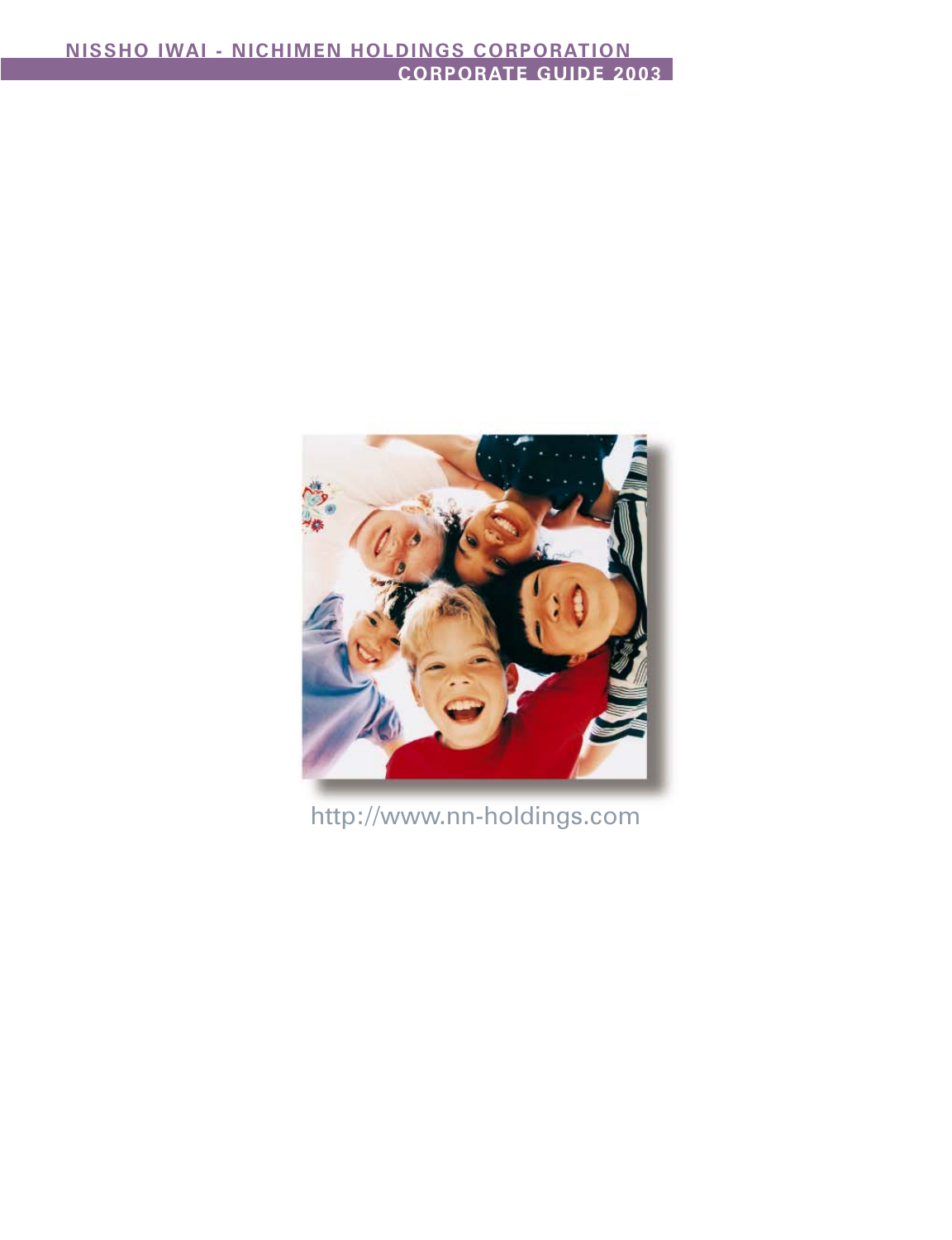# ニチメン・日商岩井ホールディング **Nissho Iwai-Nichimen Hold**

On April 1, 2003, Nichimen Corporation and Nissho Iwai Corporation completed an integration of their management, establishing the holding company Nissho Iwai - Nichimen Holdings Corporation. With the launch of the new Nissho Iwai - Nichimen Group, we have formulated the following four points as our management vision. To realize the ideal form of a *sogo shosha* (general trading company), management and employees are combining their efforts to create a company with unrivaled vitality.

- Establish a multi-faceted business, which has both top-tier competitiveness and strong earning power in specific industries and markets, by continuously pursuing profitability and growth in core business areas.
- Establish an innovative trading company, to actively respond to environmental changes and market globalization, and continuously develop new business fields through entrepreneurship.
- Establish a functional trading company, to understand multiple customer needs and provide sophisticated, tailor-made services as a customer's business partner.
- Establish an open company, where each employee is given a chance to realize his or her own personal goals and ambitions.

As structural change continues in the global economy, *sogo shosha* have reached a crossroads, where some will flexibly adapt to these structural changes and turn them into business opportunities, and where others will lose their vision of the future, blinded by the glory of their past achievements. We believe that we have discovered our true path, and will stay the course with innovative thinking backed by our credibility, marketing networks and familiarity with various markets.

Nissho Iwai - Nichimen Holdings is taking its first major step forward in its aim of becoming a leading *sogo shosha* along with the operating companies Nichimen Corporation and Nissho Iwai Corporation.

We ask for the support and understanding of our stakeholders as we embark on this endeavor.

Wankappa

*Chairman and Co-CEO President and Co-CEO*

TORU HAMBAYASHI HIDETOSHI NISHIMURA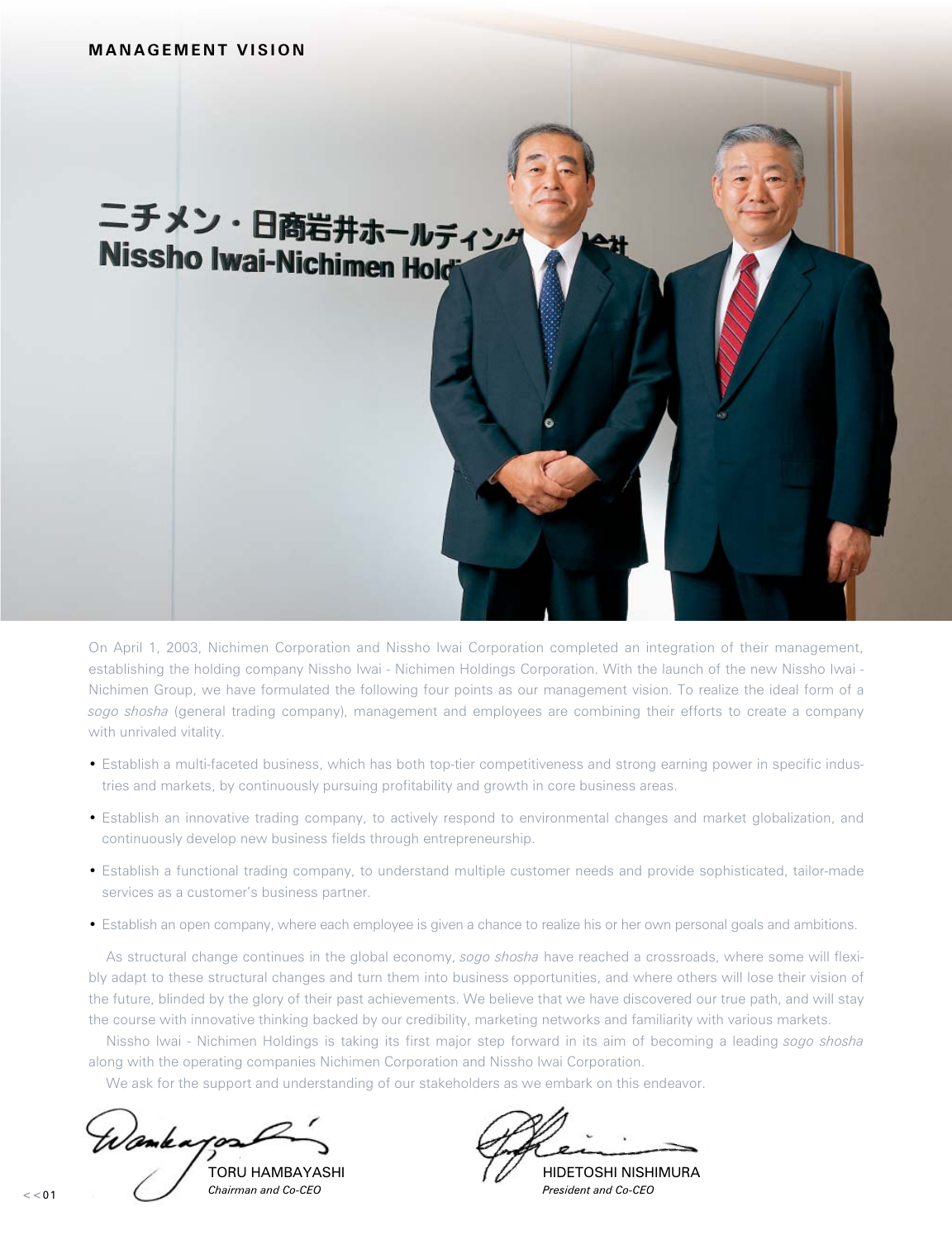# **Objectives of Business Integration**

Nichimen Corporation and Nissho Iwai Corporation have established a joint-holding company, Nissho Iwai - Nichimen Holdings Corporation, to integrate the businesses of each company on the basis of an equal partnership. The objectives of the integration are to enhance profitability through synergies, strengthen business franchises by pursuing management rationalization and efficiency, and improve financial strength through equity financing.

## **Philosophy of Business Integration**

The integration between Nichimen and Nissho Iwai is based on the fundamental philosophy of creating a more dynamic group borne of a spirit of mutual cooperation and the comprehensive review of existing company structures and systems.

| <b>December 11, 2002</b> | Basic agreement signed with regard to business integration                                                                                                                                   |
|--------------------------|----------------------------------------------------------------------------------------------------------------------------------------------------------------------------------------------|
| <b>January 29, 2003</b>  | Definitive agreement signed with regard to business integration by stock transfer.<br>Announcement of outline of business plan                                                               |
| <b>January 31, 2003</b>  | Application for listing of Nissho Iwai - Nichimen Holdings Corporation on the TSE and<br>OSE                                                                                                 |
| <b>February 25, 2003</b> | Extraordinary general shareholders' meetings of both Nichimen and Nissho Iwai                                                                                                                |
| <b>February 28, 2003</b> | Listing of Nissho Iwai - Nichimen Holdings Corporation approved by the TSE and OSE                                                                                                           |
| March 12, 2003           | Announcement of business plan of Nissho Iwai - Nichimen Holdings Corporation                                                                                                                 |
| <b>March 26, 2003</b>    | Both companies' stocks de-listed from stock exchanges (TSE, OSE, NSE)                                                                                                                        |
| <b>April 1, 2003</b>     | Listing, stock transfer and registration of Nissho Iwai - Nichimen Holdings Corporation                                                                                                      |
| April 25, 2003           | Implemented a ¥320 billion capital reinforcement plan. Resolution of an issue of<br>approximately ¥278 billion in total equity as an initial step (common stock, preferred<br>stock and CBs) |
| May 15, 2003             | Announcement of financial results for the fiscal year ended March 31, 2003                                                                                                                   |
| <b>July 1, 2003</b>      | Integration of administrative subsidiaries into Nissho Iwai - Nichimen Shared Service<br>Corporation                                                                                         |
| <b>August 1, 2003</b>    | Integration of logistics subsidiaries into Nissho Iwai - Nichimen Logistics Corporation                                                                                                      |
| <b>August 7, 2003</b>    | Announcement of financial results for the first quarter ended June 30, 2003                                                                                                                  |

## **PROGRESS OF BUSINESS INTEGRATION Speed & Action**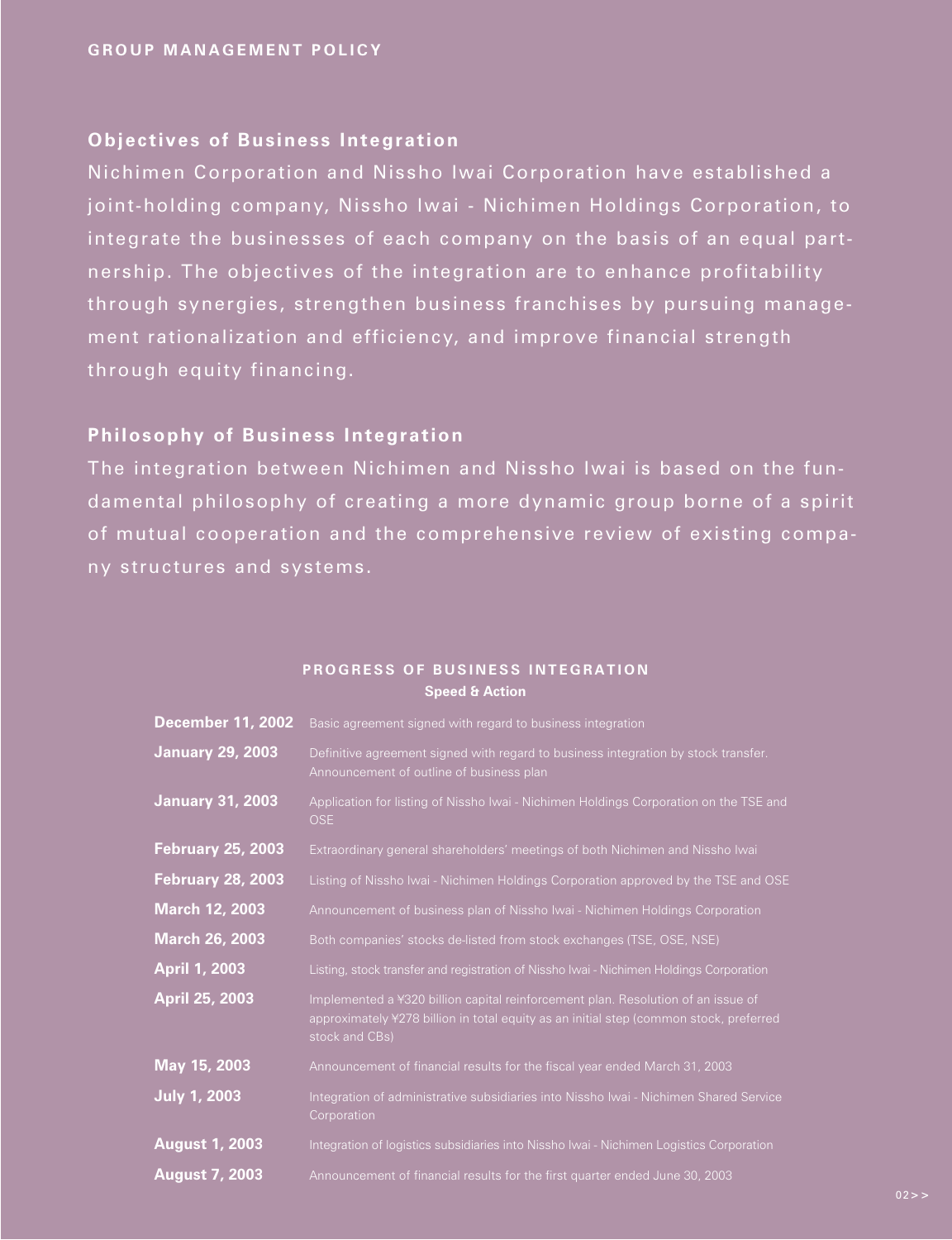# **BUSINESS PLAN (MEDIUM-TERM STRATEGY)**

## **FUNDAMENTAL POLICIES**

The following are the fundamental policies of the Three-Year Business Plan that began on April 1, 2003:

## **a. Improvement in Profitability through Business Portfolio Strategies**

With selection and focus as the basic policies for managing its business portfolios, the Company aims to improve profitability by analyzing each business based on its profitability and strategic importance alongside the reallocation of management resources.

In addition, the Company will strongly promote substantial reductions in selling, general and administrative expenses by pursuing its restructuring plan, while aiming to create new businesses to maximize synergies.

**b. Reinforcement of Financial Strength by Increasing Shareholders' Equity and Reducing Interest-Bearing Debt**

The Company aims to increase shareholders' equity by accumulating periodic income each term and through equity financing of more than ¥200 billion. The Company aims

to build a sounder financial structure by paring down interest-bearing debt with free cash flow.

## **FINANCIAL TARGETS**

Financial targets for the final year (the fiscal year ending March 31, 2006) of the Business Plan are as follows:

- •Recurring profit: More than ¥100 billion
- •Net DER (net interest-bearing debt / shareholders' equity): 5 times or less

## **KEY POINTS**

- •Term: April 1, 2003 to March 31, 2006 (Three-Year Business Plan)
- •Bold and efficient restructuring:

In the first year, the Company will implement all necessary restructuring, and as a result expects losses due to the restructuring costs.

From the second year, the Company expects a significant rise in profitability through restructuring and synergistic effects.

# **BOOSTING SHAREHOLDERS' EQUITY BASED ON THE BUSINESS PLAN**

## **IMPLEMENTATION OF EQUITY FINANCING**

At the meeting of the Board of Directors held on April 25, 2003, the Company resolved to issue preferred and common stock by allocation to third parties, and convertible bonds denominated in Japanese yen. As a result, proceeds received as of May 31, 2003 totaled ¥278 billion. In the Business Plan, the Company previously stated that it would implement equity financing in the amount of over ¥200 billion soon after its establishment. However, the Company has successfully raised capital by issuing preferred and common stock in the amount of approximately ¥273 billion, which exceeds the initial plan. This increase is a result of the full understanding of the purposes of the business integration between Nichimen and Nissho Iwai, and trust in our business plan by financial institutions and business partners.

Also, through the ¥50 billion capital-raising commitment facility established with Lehman Brothers Commercial Corporation Asia Limited (hereinafter Lehman Brothers), the Company issued ¥5 billion in convertible bonds.

# **ADDITIONAL MEASURES TO INCREASE CAPITAL**

The Company plans to flexibly implement appropriate measures to increase equity and to raise capital by utilizing a capital-raising commitment facility established with Lehman Brothers (commitment by Lehman Brothers to purchase convertible bonds up to a total of ¥50 billion). The issuance of convertible bonds shall be decided by the Company after due consideration of prevailing share prices. In the first year, the Company plans to raise a total of ¥10 billion through the issue of convertible bonds, including the initial ¥5 billion mentioned above.

Lehman Brothers plans to purchase ¥2 billion of the Company's preferred stock in addition to the ¥3 billion it already owns.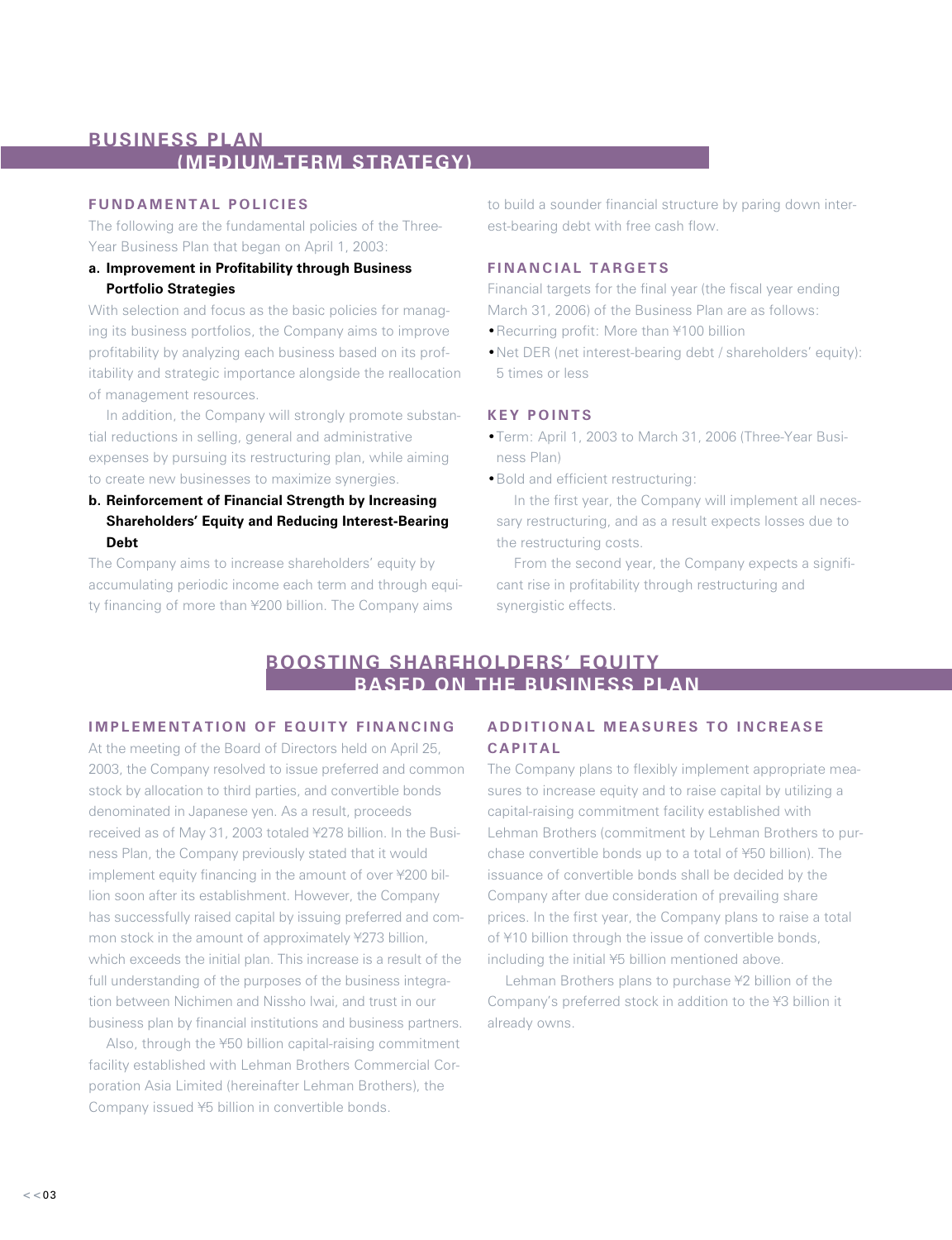# **BASIC POLICY ON DIVIDENDS**

The Company has positioned the return of profits to shareholders as a top management priority. In addition, the Company aims to increase shareholders' value and provide dividends stably in the medium-term while accumulating sufficient retained earnings to improve its financial structure and strengthen the management foundation of the Group.

Specifically, the Company will efficiently implement substantial restructuring based on the Business Plan. At the same time, during the Three-Year Business Plan, the Company intends to accumulate the retained earnings necessary to reinforce its financial structure to quickly realize a net DER of 5 times or less within three years, one of its financial targets.

# **CORPORATE GOVERNANCE AND HOLDING COMPANY MANAGEMENT STRUCTURE AND FUNCTION**

## **MANAGEMENT STRUCTURE**

The Company plans to invite outside directors to the corporate board and establish a Nomination Committee and a Remuneration Committee, each chaired by an outside director.

The Company introduced an Executive Officer system and established a Group Executive Committee as the chief decision-making organization for business execution. Members of the Group Executive Committee are directors/executive officers of the Company and executive officers in charge of business divisions of Group subsidiaries (Nichimen Corporation and Nissho Iwai Corporation).

## **FUNCTIONS OF THE HOLDING COMPANY**

## **a. Planning and Promotion of Group Strategy and Supervision of its Execution**

The Group's management strategy; business strategy (selection and focus/mergers & acquisitions and divestiture); financial strategy

#### **b. Risk Control for the Entire Group**

Integrated risk management for the entire Group; monitoring of business divisions

#### **c. Early Realization of Group Integration Effects**

Planning and promotion of restructuring strategies and rationalization measures concerning Group companies and businesses

## **BOLSTERING IR ACTIVITIES**

The Company will step up its IR activities through bidirectional communications with markets and will strengthen corporate governance by using market opinion in its management activities.

## **COMPLIANCE**

Nichimen formulated the 10 Principles of the Nichimen Group Code of Conduct in November 1999. In April 2001, Nichimen added compliance duties to its Business Supervising Committee and reorganized it into the Ethics Compliance Committee. In October 2002, Nichimen established the Ethics Compliance Department, which is charged with distributing to Group directors and employees the Nichimen Group Code of Conduct Handbook, which contains the aforementioned 10 Principles of the Nichimen Group Code of Conduct and describes laws and regulations that must be strictly observed in business execution. The Ethics Compliance Department also holds training seminars periodically to increase awareness of compliance issues throughout the Group.

Nissho Iwai formulated its Directors' Code of Conduct in December 2000. In September 2001, Nissho Iwai added compliance functions to the Crisis Management Committee and organized the Compliance and Crisis Committee (C&C Committee). At the same time, Nissho Iwai introduced and enacted the Code of Ethics and Business Conduct, and established the C&C Committee's Committee-Website on the Company's intranet to strengthen compliance through the entire Group. Further, Nissho Iwai installed hotlines to the CCO (a direct phone to the director in charge of compliance) and to lawyers for all employees to directly report. In this way, Nissho Iwai is making efforts to quickly discover and prevent any illegal behavior, misconduct and suspicious activity.

Building on and integrating the efforts and initiatives of Group companies, the Nissho Iwai - Nichimen Group makes all its employees thoroughly aware of the importance of compliance as a key to becoming an excellent group.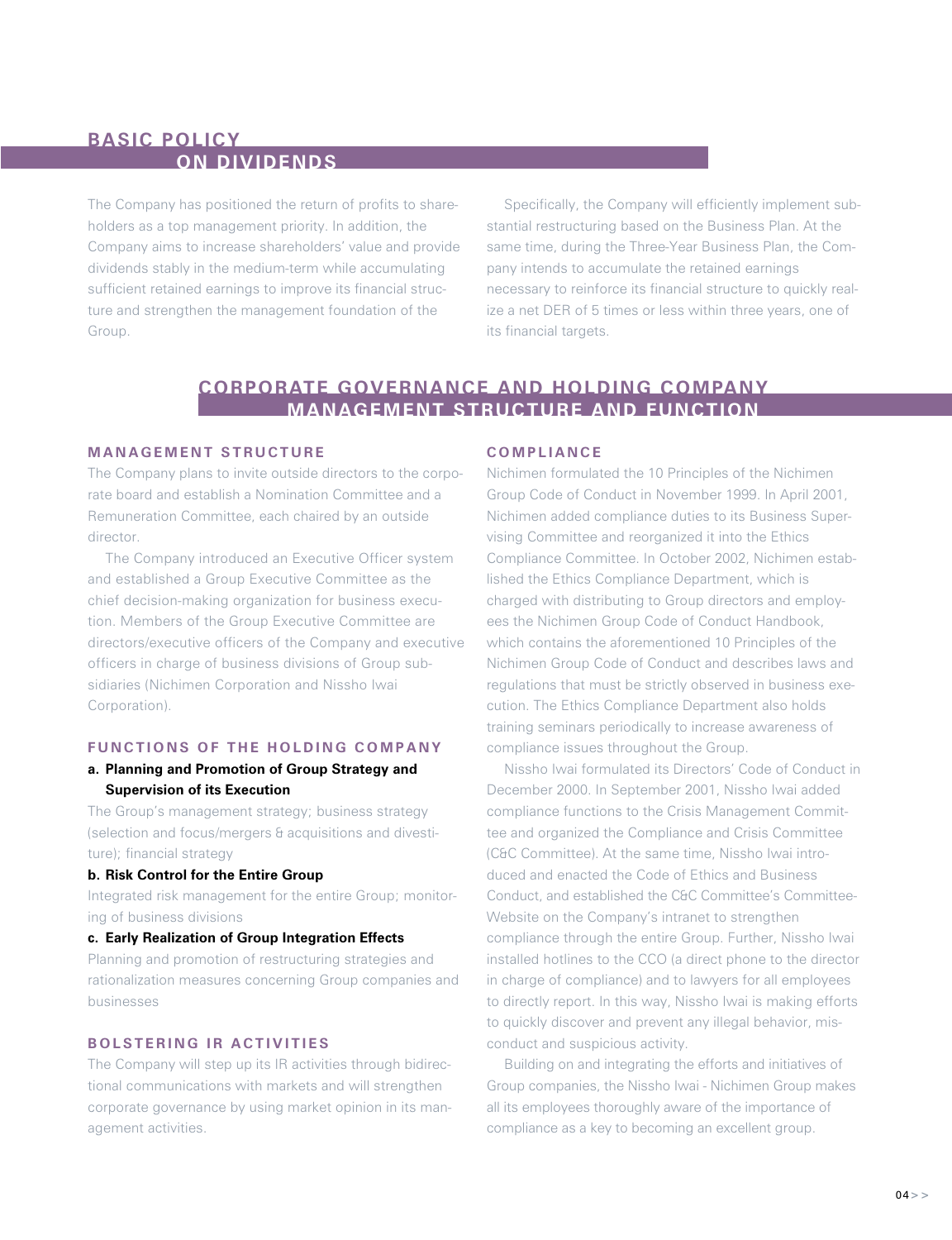# **CORPORATE OFFICERS**

As of October 1, 2003

# **DIRECTORS**



**Katsuhiko Kobayashi**  *Director and Senior Managing Executive Officer*

**Hiroshi Takeda**  *Director and Senior Managing Executive Officer* 

**Hidetoshi Nishimura**  *President and Co-CEO*

**Toru Hambayashi**  *Chairman and Co-CEO* **Masaki Hashikawa**  *Executive Vice President* **Kenichi Minami**  *Director and Senior Managing Executive Officer*

**EXECUTIVE OFFICERS**

**Katsuyuki Sumida Hiroyuki Tanabe Kunihide Izumi Akio Dobashi Shinichi Taniguchi**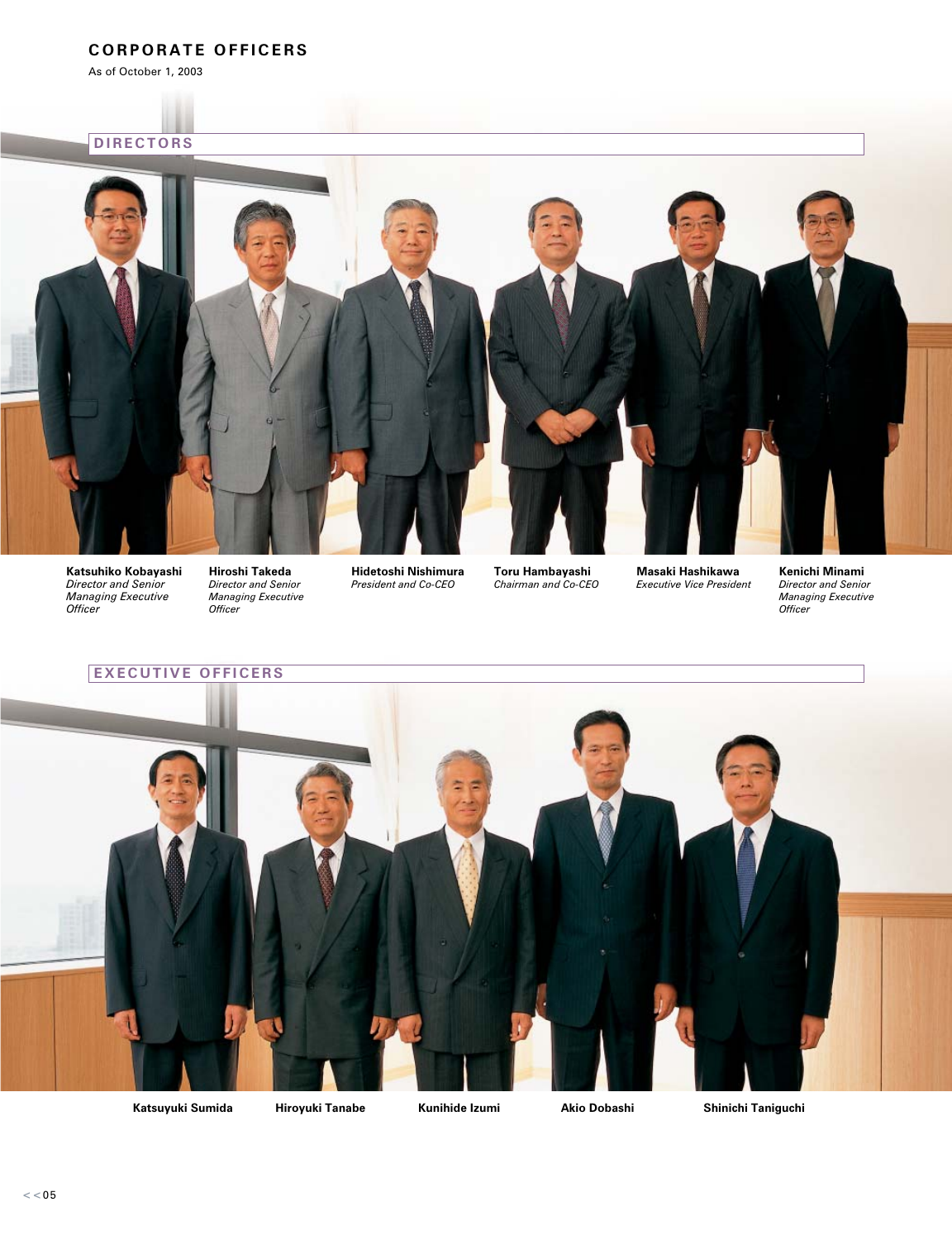## **ORGANIZATION**

As of October 1, 2003